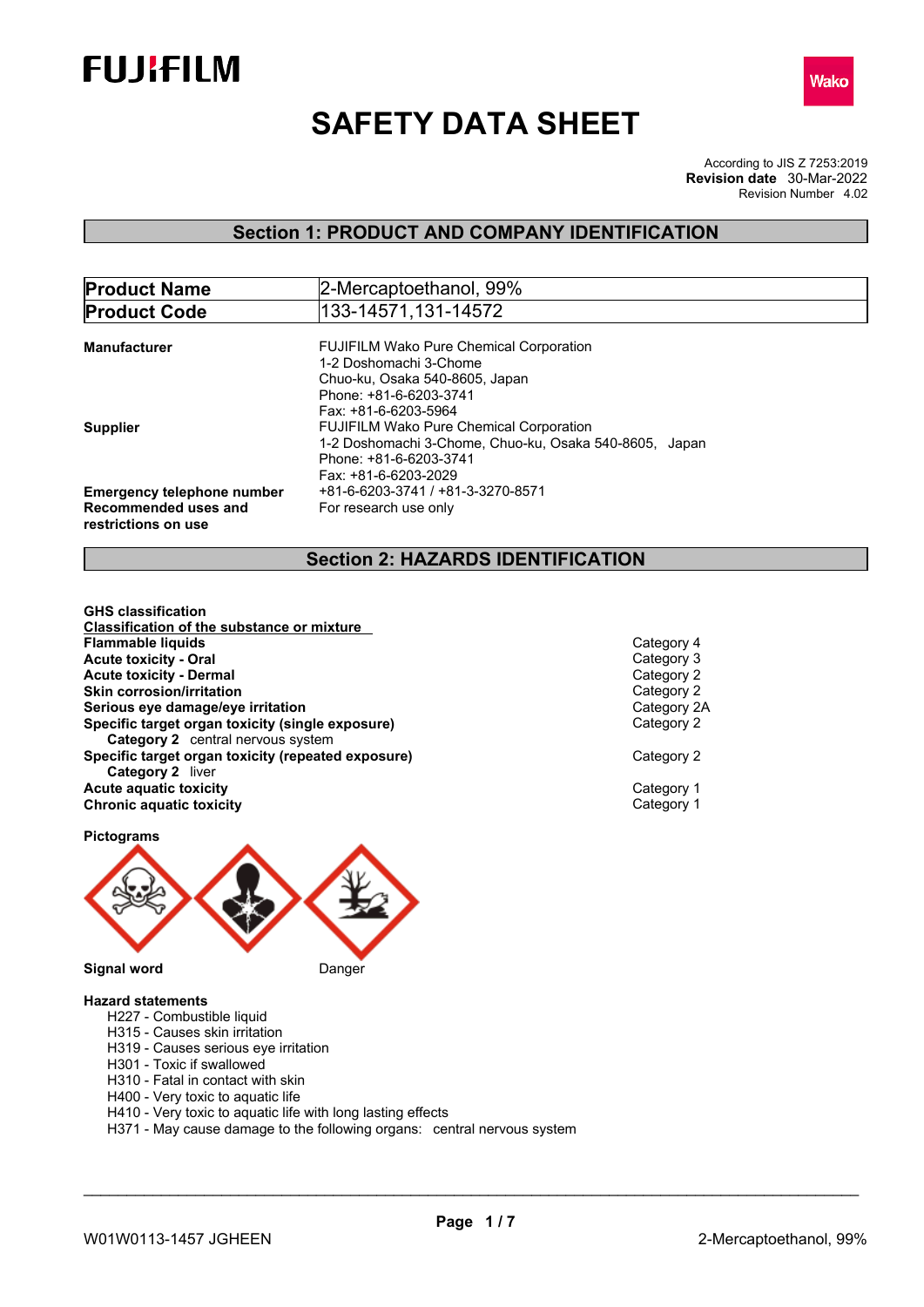H373 - May cause damage to the following organs through prolonged or repeated exposure: liver

#### **Precautionary statements-(Prevention)**

- Wash face, hands and any exposed skin thoroughly after handling
- Do not eat, drink or smoke when using this product
- Do not get in eyes, on skin, or on clothing
- Wear protective gloves/protective clothing/eye protection/face protection
- Do not breathe dust/fume/gas/mist/vapors/spray
- Avoid release to the environment
- Keep away from heat, hot surfaces, sparks, open flames and other ignition sources. No smoking

#### **Precautionary statements-(Response)**

• IF exposed or if you feel unwell: Call a POISON CENTER or doctor/physician

• IF IN EYES: Rinse cautiously with water for several minutes. Remove contact lenses, if present and easy to do. Continue rinsing

- If eye irritation persists: Get medical advice/attention
- IF ON SKIN: Gently wash with plenty of soap and water
- Immediately call a POISON CENTER or doctor/physician
- Remove/Take off immediately all contaminated clothing
- Wash contaminated clothing before reuse
- If skin irritation occurs: Get medical advice/attention
- IF SWALLOWED: Immediately call a POISON CENTER or doctor/physician
- Rinse mouth
- In case of fire: Use CO2, dry chemical, or foam for extinction
- Collect spillage

# **Precautionary statements-(Storage)**

- Store locked up
- Store in a well-ventilated place. Keep cool

#### **Precautionary statements-(Disposal)**

• Dispose of contents/container to an approved waste disposal plant

# **Others**

**Other hazards** Not available

# **Section 3: COMPOSITION/INFORMATION ON INGREDIENTS**

**Single Substance or Mixture** Substance

#### **Formula HSCH2CH2OH**

| <b>Chemical Name</b>               | Weight-%<br>' 70 | Molecular weight                                                                                                                                                                                                              | <b>ENCS</b>    | <b>ISHL No.</b> | CAS RN<br>. תר<br>uru  |
|------------------------------------|------------------|-------------------------------------------------------------------------------------------------------------------------------------------------------------------------------------------------------------------------------|----------------|-----------------|------------------------|
| $\sim$ $\sim$<br>2-Mercaptoethanol | ΩΩ<br>ວບ.ບ       | 70<br>$\sim$<br>ט. וט                                                                                                                                                                                                         | $\sim$<br>-458 | $\rightarrow$   | $\sim$<br>ΩO.<br>24- س |
| 10011111111                        |                  | antico and the theory of the company of the contract of the contract of the company of the company of the company of the company of the company of the company of the company of the company of the company of the company of |                |                 |                        |

**Note on ISHL No.:** \* in the table means announced chemical substances.

**Impurities and/or Additives:** Not applicable

# **Section 4: FIRST AID MEASURES**

#### **Inhalation**

Remove to fresh air. If symptoms persist, call a physician.

### **Skin contact**

Wash off immediately with soap and plenty of water. If symptoms persist, call a physician.

#### **Eye contact**

IF IN EYES: Rinse cautiously with water for several minutes. Remove contact lenses, if present and easy to do. Continue rinsing. Immediate medical attention is required.

#### **Ingestion**

Rinse mouth. Never give anything by mouth to an unconscious person. Call a physician or poison control center immediately. Do not induce vomiting without medical advice.

#### **Protection of first-aiders**

Use personal protective equipment as required.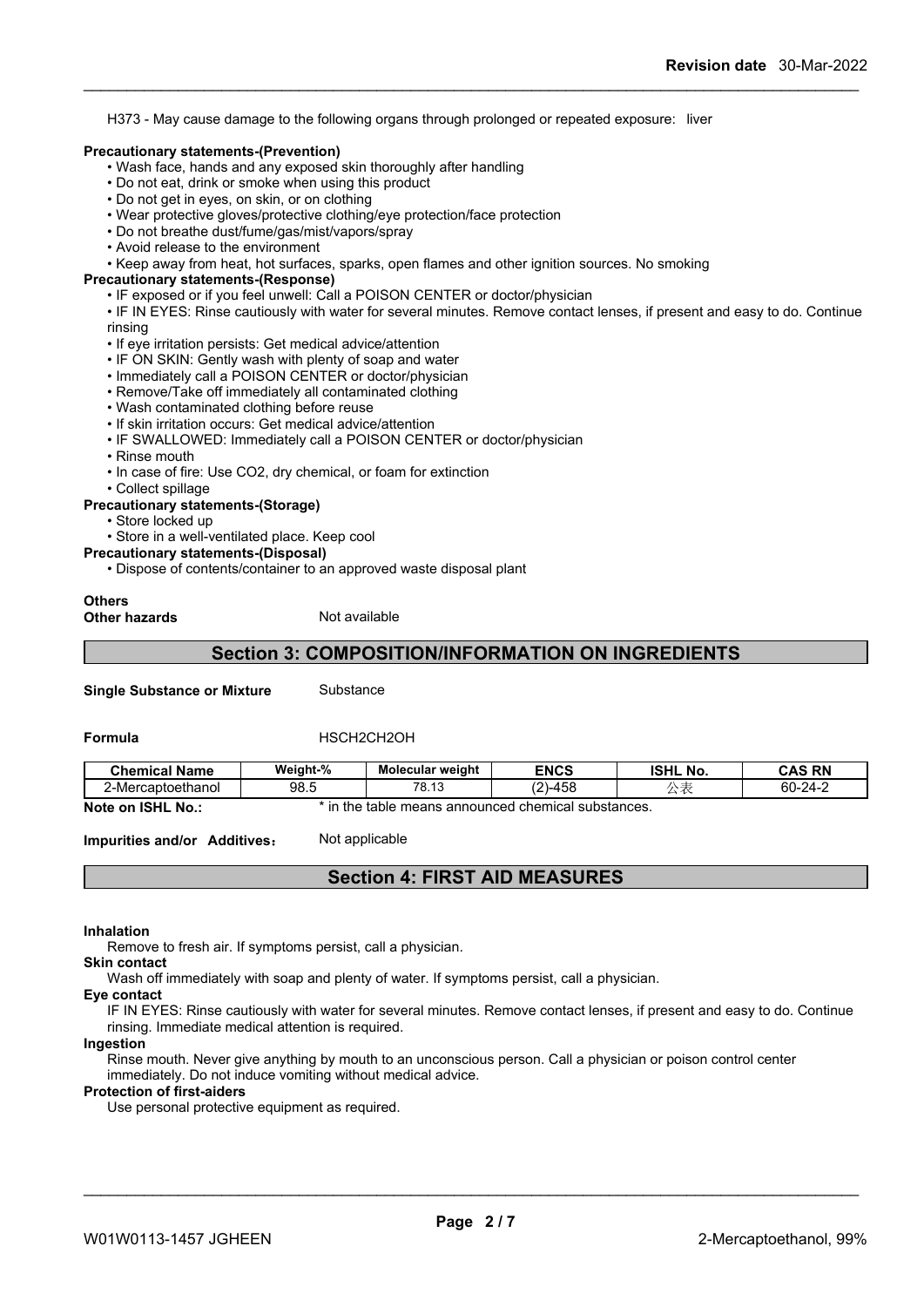# **Section 5: FIRE FIGHTING MEASURES**

#### **Suitable extinguishing media**

Water spray (fog), Carbon dioxide (CO2), Foam, Extinguishing powder, Sand

**Unsuitable extinguishing media**

No information available

#### **Specific hazards arising from the chemical product**

Thermal decomposition can lead to release of irritating and toxic gases and vapors.

**Special extinguishing method**

No information available

# **Special protective actions for**

#### **fire-fighters**

Use personal protective equipment as required.Firefighters should wear self-contained breathing apparatus and full firefighting turnout gear.

# **Section 6: ACCIDENTAL RELEASE MEASURES**

#### **Personal precautions, protective equipment and emergency procedures**

For indoor, provide adequate ventilation process until the end of working. Deny unnecessary entry other than the people involved by, for example, using a rope. While working, wear appropriate protective equipments to avoid adhering it on skin, or inhaling the gas. Work from windward, and retract the people downwind.

#### **Environmental precautions**

To be careful not discharged to the environment without being properly handled waste water contaminated.

**Methods and materials for contaminent and methods and materials for cleaning up**

Absorb dry sand, earth, sawdust and the waste. Collect empty container that can be sealed.

**Recoverly, neutralization**

# No information available

**Secondary disaster prevention measures**

Clean contaminated objects and areas thoroughly observing environmental regulations.

# **Section 7: HANDLING AND STORAGE**

#### **Handling**

#### **Technical measures**

Highly flammable. Avoid contact with high temperature objects, spark, and strong oxidizing agents. Use with local exhaust ventilation.

#### **Precautions**

Do not rough handling containers, such as upsetting, falling, giving a shock, and dragging Prevent leakage, overflow, and scattering. Not to generate steam and dust in vain. Seal the container after use. After handling, wash hands and face, and then gargle In places other than those specified, should not be smoking or eating and drinking Should not be brought contaminated protective equipment and gloves to rest stops Deny unnecessary entry of non-emergency personnel to the handling area

#### **Safety handling precautions**

Take necessary action to avoid static electricity discharge (which might cause ignition of organic vapors). Use personal protective equipment as required. Avoid contact with skin, eyes or clothing.

#### **Storage**

**Safe storage conditions**

| <b>Storage conditions</b> | Keep container protect from light, store<br>in well-ventilated place at room temperature (preferably cool). Keep container tightly<br>closed. Packed with an inert gas. Store locked up. |
|---------------------------|------------------------------------------------------------------------------------------------------------------------------------------------------------------------------------------|
| Safe packaging material   | Glass                                                                                                                                                                                    |
| Incompatible substances   | Strong oxidizing agents                                                                                                                                                                  |

# **Section 8: EXPOSURE CONTROLS/PERSONAL PROTECTION**

#### **Engineering controls**

In case of indoor workplace, seal the source or use a local exhaust system. Provide the safety shower facility, and hand-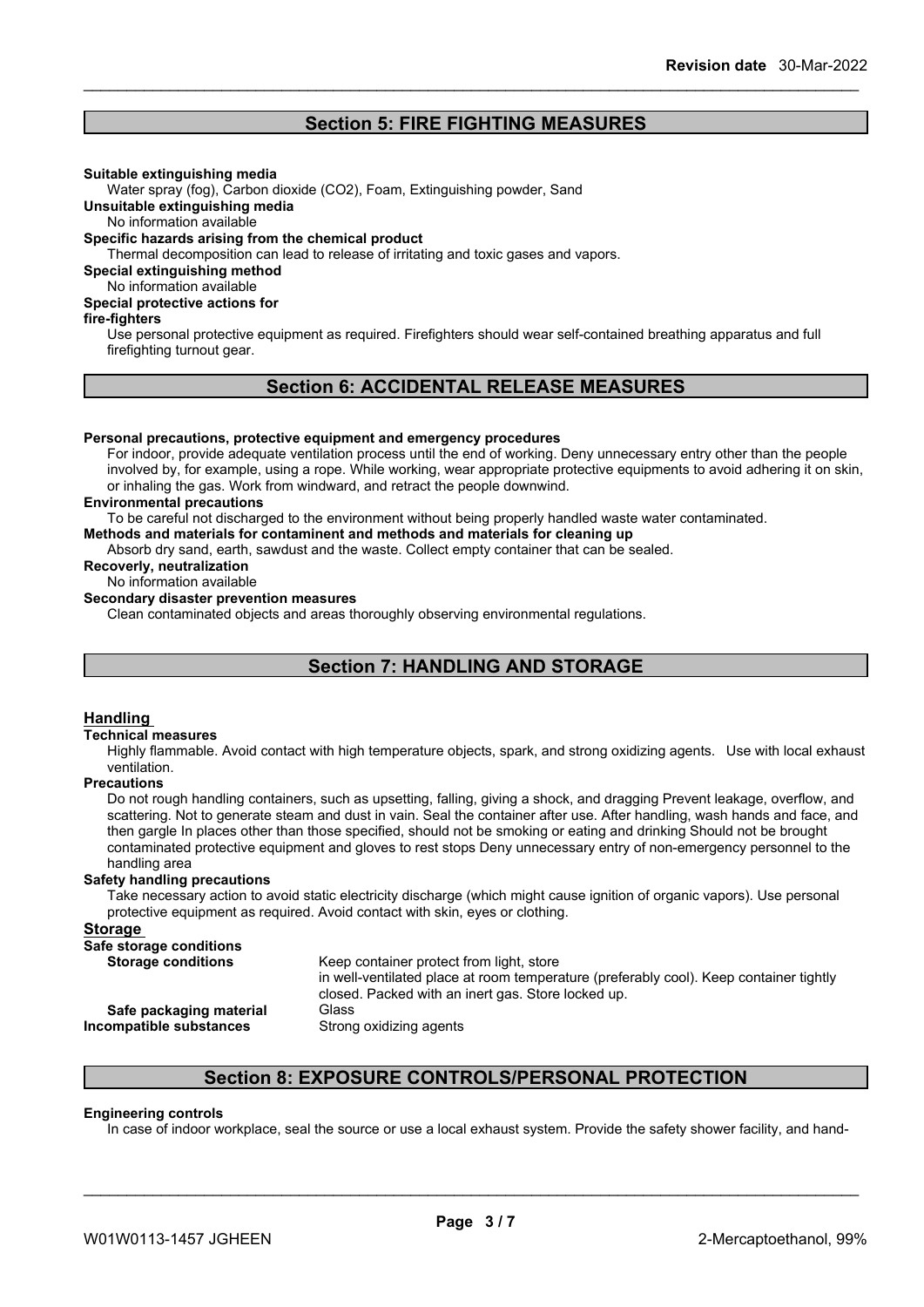and eye-wash facility. And display their position clearly.

|  | <b>Exposure limits</b> |  |
|--|------------------------|--|

**Exposure limits** This product, as supplied, does not contain any hazardous materials with occupational exposure limits established by the region specific regulatory bodies.

**Personal protective equipment Respiratory protection** Protective mask<br> **Hand protection** Protective glove **Skin** and body protection

**Protective gloves Eye protection** protective eyeglasses or chemical safety goggles<br>**Skin and body protection** Long-sleeved work clothes

#### **General hygiene considerations**

Handle in accordance with good industrial hygiene and safety practice.

# **Section 9: PHYSICAL AND CHEMICAL PROPERTIES**

**Form Color** colorless **Color** colorless **colorless Turbidity Clear Appearance** liquid **Odor** unpleasant<br> **Melting point/freezing point**<br> **Melting point/freezing point Melting point/freezing point<br>
<b>Boiling point, initial boiling point and boiling range** and the data available **Boiling** point, initial boiling point and boiling range **Flammability** Combustible liquid **Evaporation rate:** no data available **Flammability (solid, gas):** no data available **Upper/lower flammability or explosive limits Upper:** 18% **Lower:** 2.3% **Flash point** 66 °C **Auto-ignition temperature:** 295 °C **Decomposition temperature:**<br>pH **Viscosity (coefficient of viscosity)** no data available **Dynamic viscosity no data available no data available Solubilities Solubilities water , Ethanol : Very soluble. n-Octanol/water partition coefficient:(log Pow)** -0.3<br> **Vapour pressure** no data available **Vapour** pressure **Specific Gravity / Relative density** 1.115 - 1.122 g/mL **Vapour density** 2.7 (Air=1) **Particle characteristics** no data available

**pH** no data available

# **Section 10: STABILITY AND REACTIVITY**

#### **Stability**

**Reactivity Reactivity Reactivity Chemical stability no data available Chemical stability May be altered by light. Hazardous reactions** None under normal processing **Conditions to avoid** Extremes of temperature and direct sunlight, Heat, flames and sparks, static electricity, spark **Incompatible materials** Strong oxidizing agents **Hazardous decomposition products** Carbon monooxide (CO), Carbon dioxide (CO2), Sulfur oxides (SOx)

# **Section 11: TOXICOLOGICAL INFORMATION**

#### **Acute toxicity**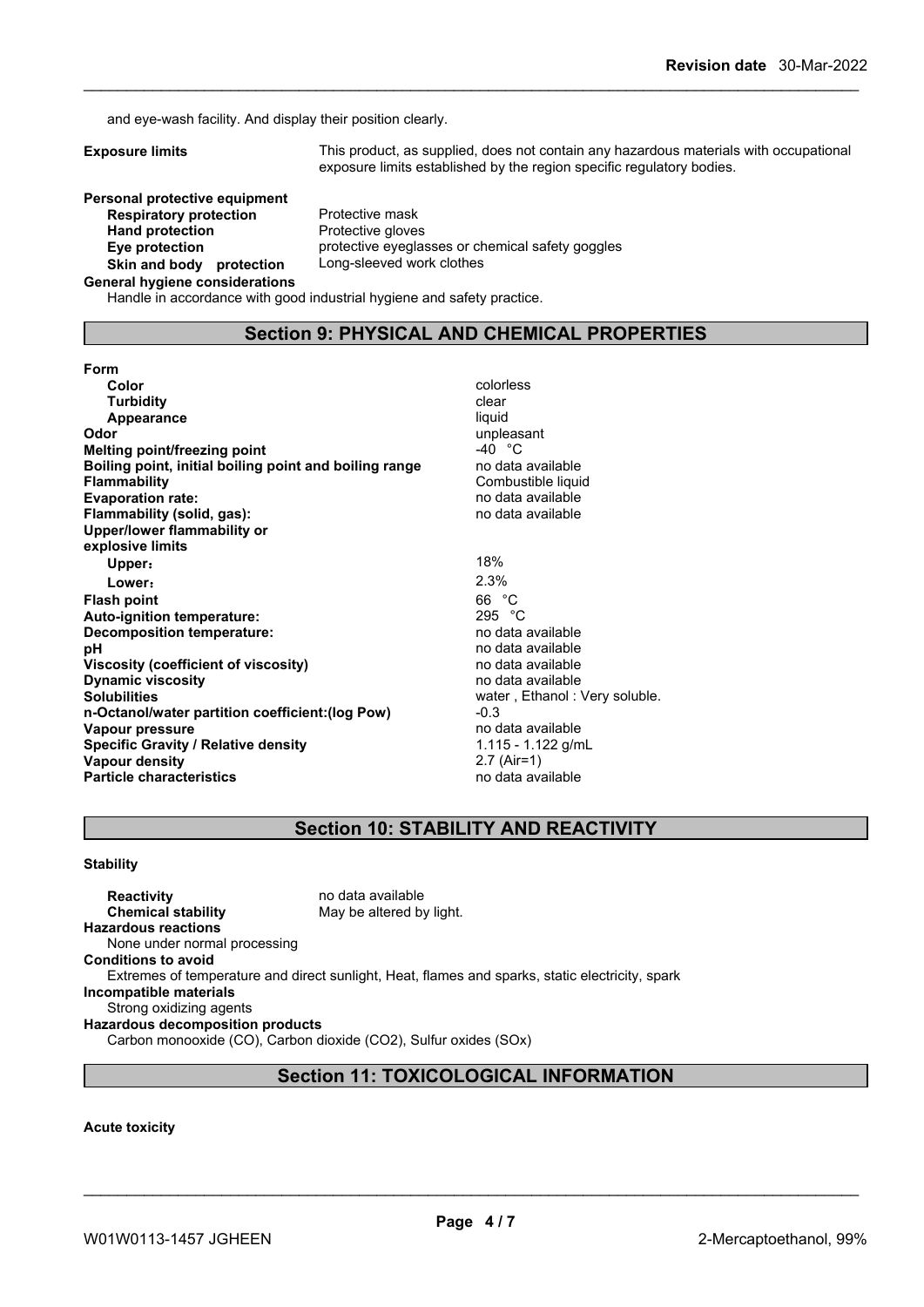| <b>Chemical Name</b> | <b>Oral LD50</b>                  | <b>Dermal LD50</b>                                               | <b>Inhalation LC50</b>   |
|----------------------|-----------------------------------|------------------------------------------------------------------|--------------------------|
| 2-Mercaptoethanol    | Rat \<br>244 mg/kg                | Rabbit)<br>150 mg/kg                                             | N/A                      |
|                      |                                   |                                                                  |                          |
| <b>Chemical Name</b> | Acute toxicity -oral- source      | Acute toxicity -dermal- source   Acute toxicity -inhalation gas- |                          |
|                      | information                       | information                                                      | source information       |
| 2-Mercaptoethanol    | Based on the NITE GHS             | Based on the NITE GHS                                            | Based on the NITE GHS    |
|                      | classification results.           | Iclassification results.                                         | Iclassification results. |
|                      |                                   |                                                                  |                          |
| <b>Chemical Name</b> | <b>Acute toxicity -inhalation</b> | Acute toxicity -inhalation dust-Acute toxicity -inhalation mist- |                          |

| <b>Chemical Name</b> | <b>Acute toxicity -inhalation</b><br>vapor-source information | source information       | <b>Acute toxicity -inhalation dust-Acute toxicity -inhalation mist-</b><br>source information |
|----------------------|---------------------------------------------------------------|--------------------------|-----------------------------------------------------------------------------------------------|
| 2-Mercaptoethanol    | Based on the NITE GHS                                         | Based on the NITE GHS    | Based on the NITE GHS                                                                         |
|                      | Iclassification results.                                      | Iclassification results. | Iclassification results.                                                                      |

#### **Skin irritation/corrosion**

| <b>Chemical Name</b>              | Skin corrosion/irritation source information         |
|-----------------------------------|------------------------------------------------------|
| 2-Mercaptoethanol                 | Based on the NITE GHS classification results.        |
| Serious eye damage/ irritation    |                                                      |
| <b>Chemical Name</b>              | Serious eye damage/irritation source information     |
| 2-Mercaptoethanol                 | Based on the NITE GHS classification results.        |
| Respiratory or skin sensitization |                                                      |
| <b>Chemical Name</b>              | Respiratory or Skin sensitization source information |
| 2-Mercaptoethanol                 | Based on the NITE GHS classification results.        |
| Reproductive cell mutagenicity    |                                                      |
| <b>Chemical Name</b>              | germ cell mutagencity source information             |
| 2-Mercaptoethanol                 | Based on the NITE GHS classification results.        |
| Carcinogenicity                   |                                                      |
| <b>Chemical Name</b>              | <b>Carcinogenicity source information</b>            |
| 2-Mercaptoethanol                 | Based on the NITE GHS classification results.        |

#### **Reproductive toxicity**

| <b>Chemical Name</b>          | Reproductive toxicity source information      |
|-------------------------------|-----------------------------------------------|
| 2-Mercaptoethanol             | Based on the NITE GHS classification results. |
| <b>STOT-single exposure</b>   |                                               |
| <b>Chemical Name</b>          | STOT -single exposure- source information     |
| 2-Mercaptoethanol             | Based on the NITE GHS classification results. |
| <b>STOT-repeated exposure</b> |                                               |
| <b>Chemical Name</b>          | STOT -repeated exposure- source information   |
| 2-Mercaptoethanol             | Based on the NITE GHS classification results. |
| <b>Aspiration hazard</b>      |                                               |
| <b>Chemical Name</b>          | <b>Aspiration Hazard source information</b>   |
| 2-Mercaptoethanol             | Based on the NITE GHS classification results. |

# **Section 12: ECOLOGICAL INFORMATION**

### **Ecotoxicity**

| <b>Chemical Name</b> | Algae/aquatic plants                            | Fish                                      | Crustacea                             |
|----------------------|-------------------------------------------------|-------------------------------------------|---------------------------------------|
| 2-Mercaptoethanol    | EC50:Desmodesmus<br>subspicatus<br>12 ma/L 72 h | LC50:Leuciscus idus<br>46 - 100 mg/L 96 h | EC50:Daphnia magna<br>$0.4$ mg/L 48 h |

#### **Other data**

| <b>Chemical Name</b> | Short-term (acute) hazardous to the  | Long-term (chronic) hazardous to the |
|----------------------|--------------------------------------|--------------------------------------|
|                      | aquatic environment source           | aquatic environment source           |
|                      | information                          | information                          |
| 2-Mercaptoethanol    | Based on the NITE GHS classification | Based on the NITE GHS classification |
|                      | <i><b>Iresults.</b></i>              | lresults.                            |

**Bioaccumulative potential** 

**Persistence and degradability** Degree of decomposition: 19 % by BOD (METI Existing chemical safety inspections)<br>**Bioaccumulative potential** No information available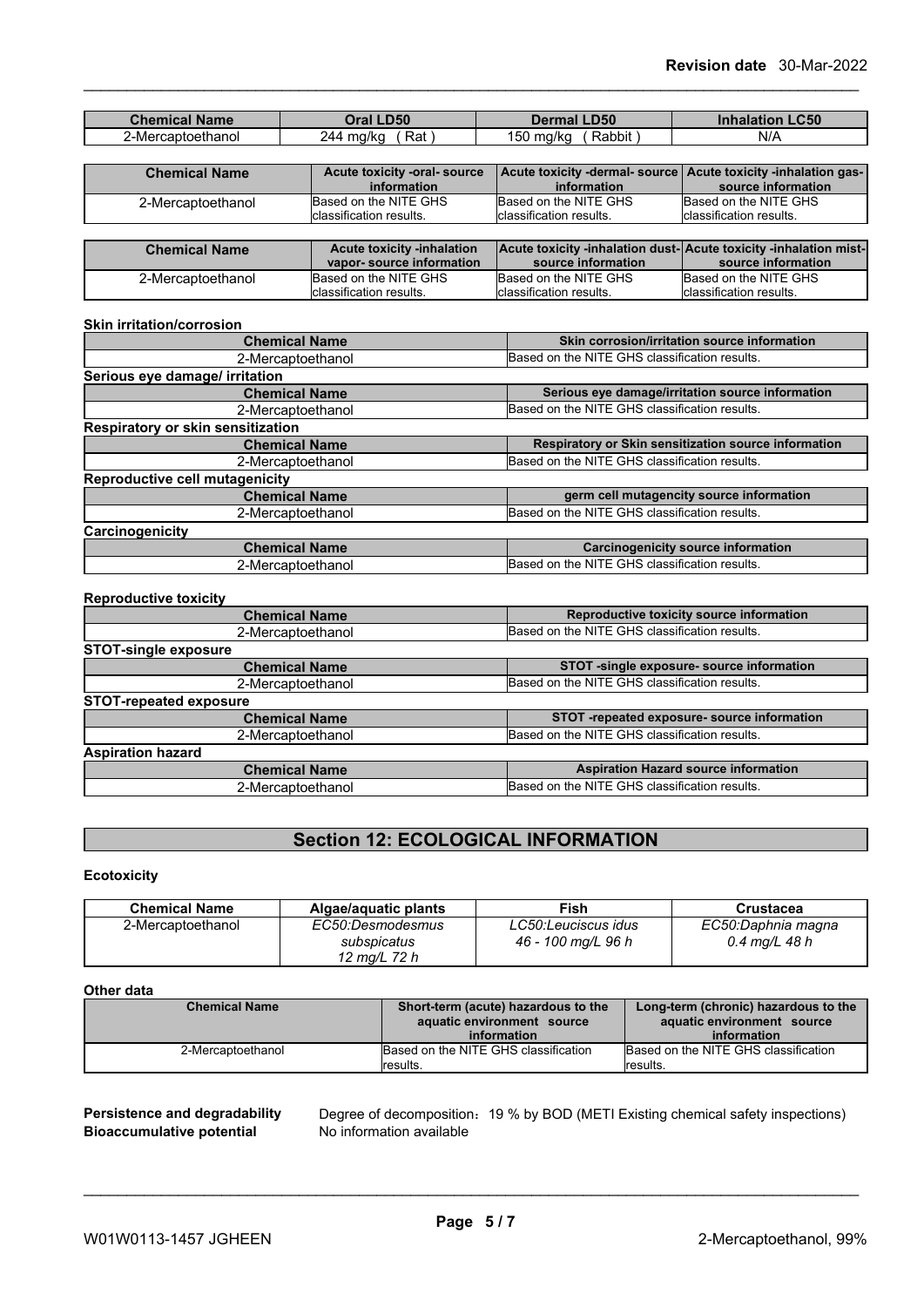**Mobility in soil**<br> **Hazard to the ozone laver** Mo information available<br>
No information available **Hazard** to the ozone layer **Mobility**

# **Section 13: DISPOSAL CONSIDERATIONS**

#### **Waste from residues**

Disposal should be in accordance with applicable regional, national and local laws and regulations. **Contaminated container and contaminated packaging**

Disposal should be in accordance with applicable regional, national and local laws and regulations.

# **Section 14: TRANSPORT INFORMATION**

| <b>ADR/RID</b>                                               |                                                                                  |
|--------------------------------------------------------------|----------------------------------------------------------------------------------|
| UN number                                                    | <b>UN2966</b>                                                                    |
| Proper shipping name:                                        | Thioglycol                                                                       |
| <b>UN</b> classfication                                      | 6.1                                                                              |
| <b>Subsidiary hazard class</b>                               |                                                                                  |
| Packing group                                                | Ш                                                                                |
| <b>Marine pollutant</b>                                      | Yes                                                                              |
|                                                              |                                                                                  |
| <b>IMDG</b>                                                  |                                                                                  |
| <b>UN number</b>                                             | <b>UN2966</b>                                                                    |
| Proper shipping name:                                        | Thioglycol                                                                       |
| <b>UN classfication</b>                                      | 6.1                                                                              |
| <b>Subsidiary hazard class</b>                               |                                                                                  |
| <b>Packing group</b>                                         | Ш                                                                                |
| <b>Marine pollutant (Sea)</b>                                | Yes                                                                              |
| Transport in bulk according to No information available      |                                                                                  |
| Annex II of MARPOL 73/78 and                                 |                                                                                  |
| the IBC Code                                                 |                                                                                  |
| <b>IATA</b>                                                  |                                                                                  |
| UN number                                                    | <b>UN2966</b>                                                                    |
| Proper shipping name:                                        | Thioglycol                                                                       |
| <b>UN classfication</b>                                      | 6.1                                                                              |
| <b>Subsidiary hazard class</b>                               |                                                                                  |
| Packing group                                                | Ш                                                                                |
| <b>Environmentally Hazardous</b>                             | Yes                                                                              |
| <b>Substance</b>                                             |                                                                                  |
|                                                              |                                                                                  |
|                                                              |                                                                                  |
|                                                              |                                                                                  |
|                                                              |                                                                                  |
|                                                              | <b>Section 15: REGULATORY INFORMATION</b>                                        |
|                                                              |                                                                                  |
| International Inventories                                    |                                                                                  |
| <b>EINECS/ELINCS</b>                                         | Listed                                                                           |
| <b>TSCA</b>                                                  | Listed                                                                           |
|                                                              |                                                                                  |
| Japanese regulations                                         |                                                                                  |
| <b>Fire Service Act</b>                                      | Category IV, Class III petroleums, dangerous grade 3 water-soluble               |
| <b>Poisonous and Deleterious</b>                             | Poisonous Substances 2nd, Grade                                                  |
| <b>Substances Control Law</b>                                |                                                                                  |
| Industrial Safety and Health Act Not applicable              |                                                                                  |
| Regulations for the carriage                                 | Toxic Substances - Poison (Ordinance Art.3, Ministry of Transportation Ordinance |
| and storage of dangerous                                     | Regarding Transport by Ship and Storage, Attached Table 1)                       |
| goods in ship                                                |                                                                                  |
| <b>Civil Aeronautics Law</b>                                 | Toxic and Infectious Substances (Ordinance Art.194, MITL Nortification for Air   |
|                                                              | Transportation of Explosives etc., Attached Table 1)                             |
| Pollutant Release and Transfer Not applicable                |                                                                                  |
| <b>Register Law</b>                                          |                                                                                  |
| $(-2023.3.31)$                                               |                                                                                  |
| <b>Pollutant Release and Transfer</b><br><b>Register Law</b> | Class 2                                                                          |